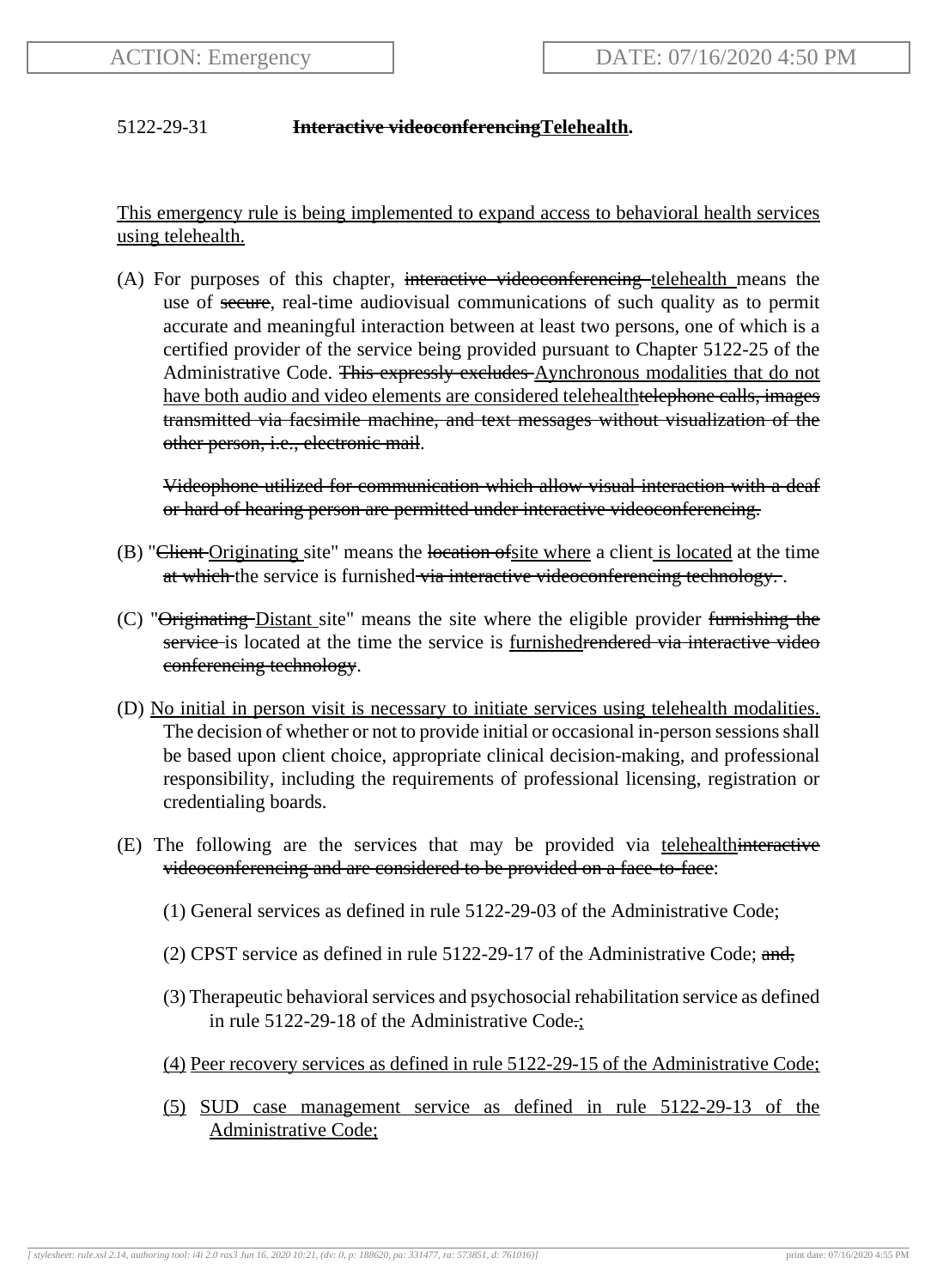- (6) Crisis intervention service.as defined in rule 5122-29-10 of the Administrative Code;
- (7) Assertive community treatment service as defined in rule 5122-29-29 of the Administrative Code; and,
- (8) Intensive home based treatment service as defined in rule 5122-29-28 of the Administrative Code.
- (F) Progress notes as defined in rule 5122-27-04 of the Administrative Code must include documentation to reflect that the service was provided by telehealtheonducted via interactive videoconferencing.
- (G) The provider must have a written policy and procedure describing how they ensure that staff assisting clients with interactive videoconferencing telehealth services or providing treatment telehealth services via interactive videoconferencing are fully adequately trained in equipment usage.
- (H) Prior to providing services to a client via interactive videoconferencing by telehealth, an eligible provider of the service to be provided as listed in rule 5122-29-30 of the Administrative Code shall describe to the client the potential risks associated with receiving treatment telehealth services via interactive videoconferencing and document that the client was provided with the risks and agreed to assume those risks., provide the client with a written document that describes the potential risks associated with receiving treatment services via interactive videoconferencing and obtain a written acknowledgement, indicated by the client's signature that the client consents to receiving treatment services via interactive videoconferencing.
- (I) The risks to be communicated to the client pursuant to paragraph (H) of this rule must address at a minimum the following:
	- (1) Clinical aspects of receiving treatment telehealth services via interactive videoconferencing;
	- (2) Security considerations when receiving  $t$ reatment telehealth services via interactive videoconferencing; and,
	- (3) Confidentiality considerations when receiving telehealth services for individual and group counseling.
- (J) It is the responsibility of the provider, to the extent possible, to assure contractually that any entity or individuals involved in the transmission of the information guarantee that the confidentiality of the information is protected. When the client chooses to utilize videoconferencing equipmentreceive services by telehealth at a client site that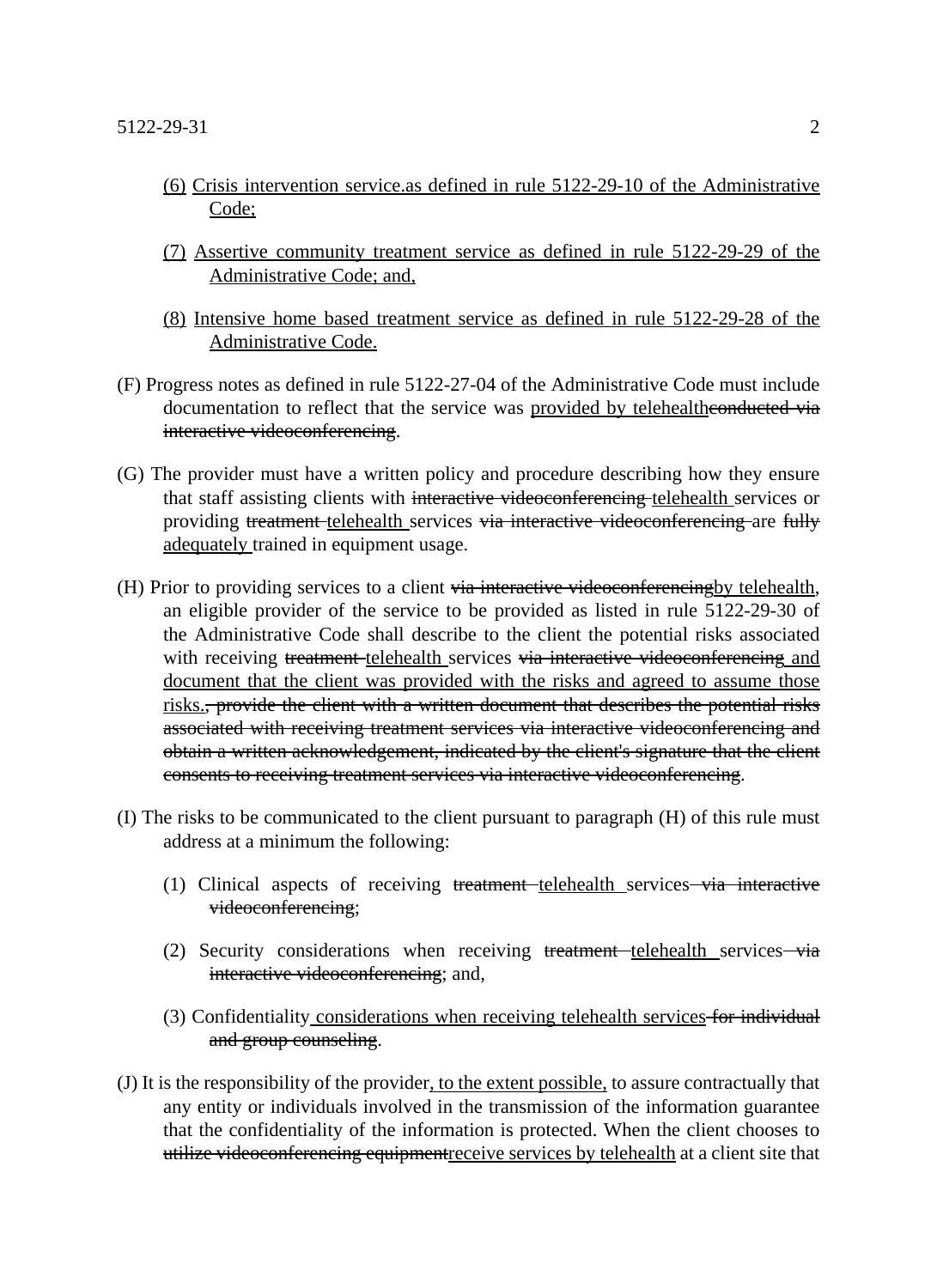is not arranged for by the provider, e.g., at their home or that of a family or friend, the provider is not responsible for any breach of confidentiality caused by individuals present at the client site.

- (K) Providers shall have a contingency plan for providing treatment services to clients when technical problems occur during a telehealth session-the provision of services via interactive videoconferencing.
- (L) Providers shall maintain, at a minimum, the following local resource information. For purposes of this rule, local means the area where the client indicates they reside and where they are receiving services as indicated in paragraph (P) of this rule.
	- (1) The local suicide prevention hotline if available or national suicide prevention hotline.
	- (2) Contact information for the local police and fire departments.

The provider shall provide the client written information on how to access assistance in a crisis, including one caused by equipment malfunction or failure.

- (M) For the purposes of meeting the requirements of paragraph (L) of this rule, providers shall require that the client provide the street address and city where they are receiving services prior to the first session utilizing interactive videoconferencing and update the address whenever the client site changes.
- (N) It is the responsibility of the provider to assure that equipment meets standards sufficient to:
	- (1) To the extent possible, assureAssure confidentiality of communication;
	- (2) Provide for interactive videoconferencing communication between the practitioner and the client; and
	- (3) Assure videoconferencing picture and/or audio are sufficient to assure real-time interaction between the client and the provider and to assure the quality of the service provided.

(O) The client site must also have a person available who is familiar with the operation of the videoconferencing equipment in the event of a problem with the operation.

If the client chooses to utilize videoconferencing equipment at a client site that is not arranged for by the provider site, e.g., at their home or that of a family or friend, the provider is only responsible for assuring the equipment standards at the originating site.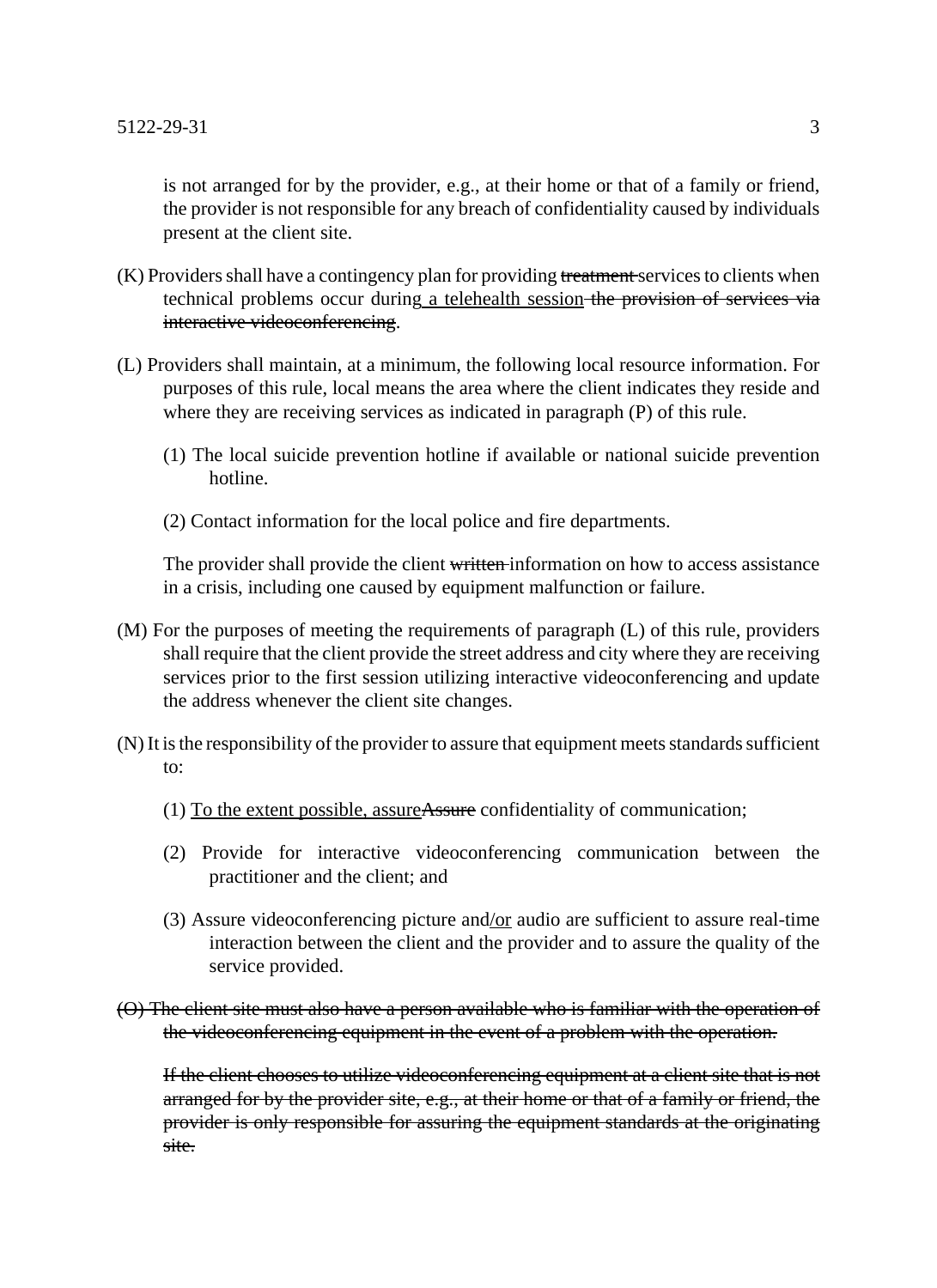(P)(O) All services provided by interactive videoconferencing telehealth shall:

- (1) Begin with the verification of the client through a name and password or personal identification number when treatment service services are being provided with a client (s), and
- (2) Be provided, to the greatest extent possible, in accordance with the Health Insurance Portability and Accountability Act (HIPAA) privacy and security rules, the "notification of enforcement discretion for telehealth remote communications during the COVID-19 nationwide public health emergency" (Notification) issued by the office for civil rights at the department of health and human services, and 42 C.F.R. Part 2, and any subsequent notification or guidance issued by SAMHSA regarding 42 C.F.R. Part 2 during the COVID-19 nationwide public health emergency.
- $\left(\frac{Q}{P}\right)$  Provider must have a physical location in Ohio or have access to a physical location in Ohio where individuals may opt to receive services that are being provided by telehealth modalities interactive videoconferencing.